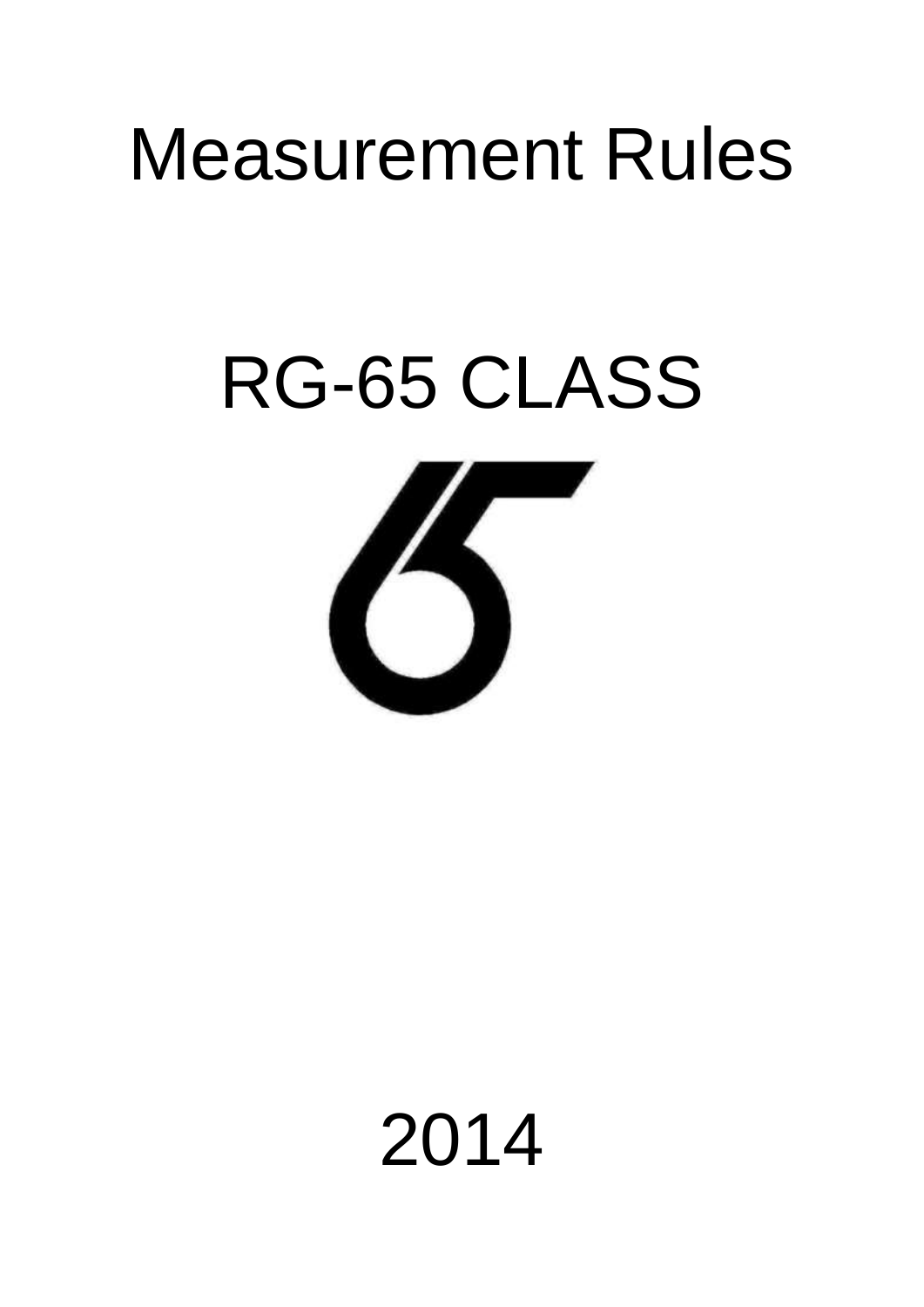# **MEASUREMENT RULES RG-65 CLASS**

The "RG-65″ is a Radio Controlled monohull development class, where all isn't prohibited in these rules of measurement is allowed.

# **MEASUREMENT RULES**

# **1 GENERAL**

# **1.1 Purpose of the measurement**

1.1.1 It is intention of these Rules to give ample freedom to design and build R/C sailing racing models whose length will be of 65 +/- 0,5 cm, with an rig height of up to 110 cm and a maximum sail area of 2250 cm2.

1.1.2 The Class "RG-65″ is a Development Class, therefore everything that isn't prohibited in these Rules is permitted.

# **1.2 Measuring Units**

1.2.1 All dimensions will be measured in centimeters, with an accuracy of 1 (one) decimal (that is equivalent measuring in millimeters), and the final result of calculations of surface will be rounded to the nearest cm2.

1.2.2 Maximums and minimums are absolute values, without tolerance.

# **1.3 Graphic description**

Appendices 1, 2, 3, 4, 5 and 6 are an inseparable part of these Rules and describe them graphically.

# **2 ADMINISTRATION**

In accordance with the Standards of the RG65- ICA.

#### **3 HULL**

# **3.1 General**

The "RG-65″ will be a monohull.

#### **3.2 Hull**

3.2.1 In each section of the hull, there will be no point of underwater body below 0.3 cm another point of the same section located closer to the centre line of the hull.

3.2.2 On the bow and from the deck, there will be a fender protecting, with a length of 0.5 +/- 0.1 cm by 0.3 cm of width at least, of elastomeric material (flexible gum, elastic foam, etc) (see appendice 5)

# **4 KEEL, BALLAST and RUDDER**

# **4.1 Keel**

The keel will have to be located on the centre line of the hull, and should not be mobile. However it can be removable to facilitate the transport of the model.

# **4.2 Rudder**

The rudder will be located on the centre line of the hull, and will move only on one axis installed on the centre line of the hull, and it shall not extend outside the overall length of the hull.

#### **5 RIG**

# **5.1 Definition**

The rig is formed by the spars with their fittings, standing rigging and sails. A Vane or wind direction indicator does not form part of the rig.

# **5.2 General**

5.2.1 No part of rig will extend beyond the bow nor beyond the stern of the boat nor to more than 110 cm over the sheerline at the point of coincident with the mast position.

5.2.2 The boat shall race while carrying no more than 2250 cm2 of sails in its rigs.

5.2.3 The boat could be equipped with up to 3 (three) set of sails **A, B and/or C indivisible**, which each do not exceed 2250 cm2 of total surface.

5.2.4 The dimensions and surfaces of each sail will be declared in writing before beginning the Races of the whole event, accompanied by a silhouette of each sail drawn out of paper. (APPENDICE 6)

# **5.3 Spars**

5.3.1 All the spars must have a section smaller than a circle 1.2 cm in diameter.

5.3.2 Fittings constituting a definitely local extension (goosenecks, downhauls, rigging of the stays, etc.) do not form part of the section of the spars.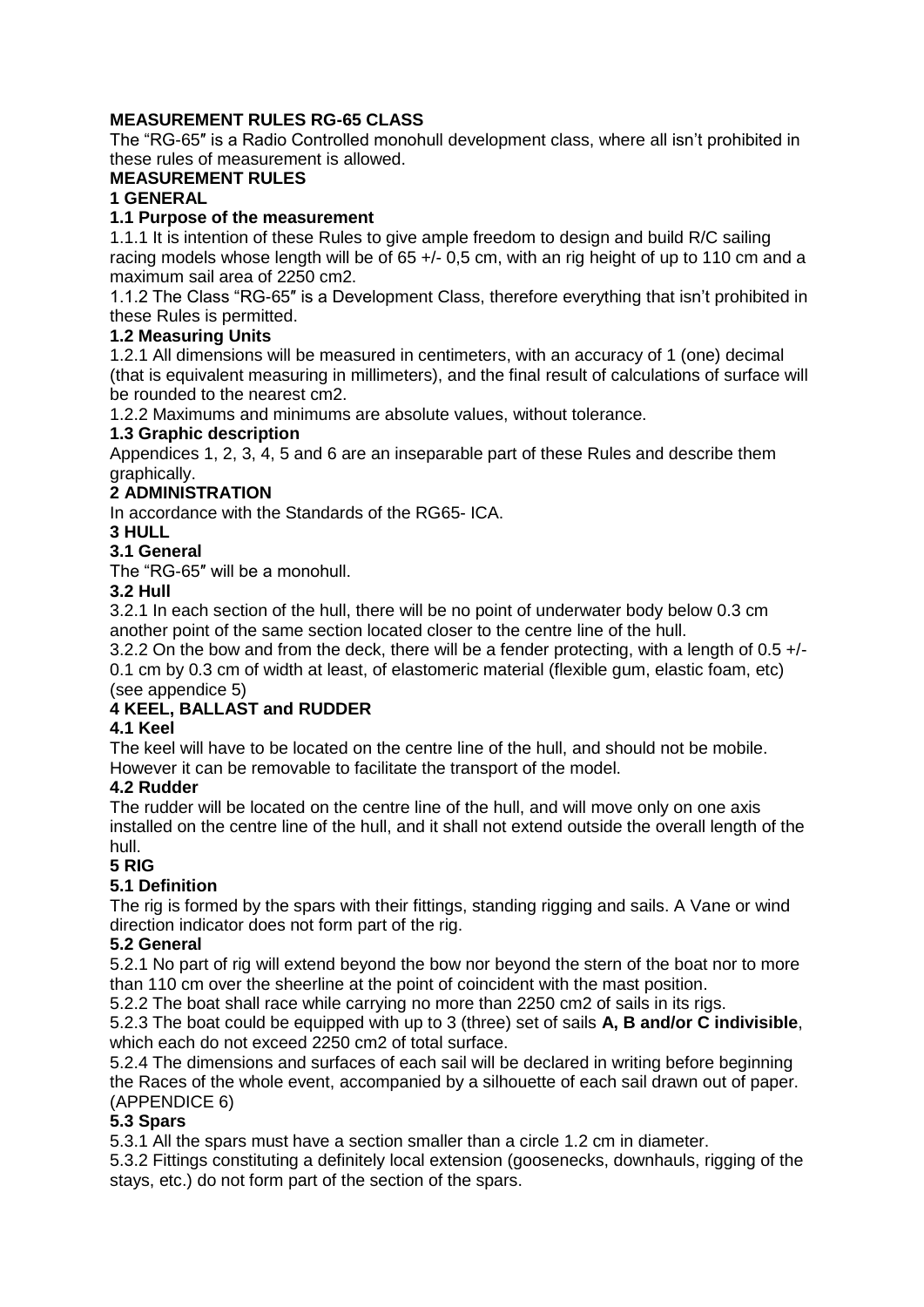# **6 SAILS**

# **6.1 Measurement**

For the calculation of sail area, each sail will be divided into trapezoids and/or triangles, whose surfaces must be added or be cut off. The Trapezoids or Triangles shall include sail fabric. When the corners of the sail are rounded with abrupt curves, the corner of the enveloping figure is considered with the intersection of the natural prolongations on the sides of the figure used. If the edge of the sail forms an arc of more than 0.2 cm on the side of the trapezoid or triangle used to measure it, the segment of the resulting arc will be included in the surface calculation. The partial surfaces corresponding to divisions will be calculated as follows:

- a. Simple trapezoids:  $(B0 + B1) * h / 2$
- b. Contiguous trapezoids, all the same height:: (B0/2 + B1+ . . . + Bn/2) \* h
- c. Triangles: Bt \* Ht /2
- d. Segments of Arc: C \* f / 1.5

Where: B0, B1,  $\dots$ , Bn = Width of the trapezoids

 $h =$  Height of the trapezoids

 $Bt = Base of the triangle$ 

 $C =$  Cord of the segment of arc

 $f =$  Arrow of the segment of arc

# **6.2 Checking the dimensions**

Each sail will have permanent marks indicating the extremes and special points of the divisions used for its surface calculation. Dimensions are measured and /or verified edge to edge on the cloth. The minimum tension will be applied to the sails as necessary to eliminate wrinkles along the dimension verified. When checking declared dimensions, a tolerance of 0.5 cm will be accepted in total measurement (clew point to tack point to head point), and 0.2 cm in partial measurements (bases, heights, arrows of subdivisions). In case of finding any differences, and within the tolerances described above, the surface should be recalculated using the actual values obtained. The total area of the rig shall not exceed 2250 cm2. **6.3 Identifications marks.** (see appendice 4)

# **Emblem of the class:**

The class emblem will be located in the upper third of the mainsail, starboard above, port side below, and measure not less than 3 cm. by 3.5 cm. (See appendix 3)

# **Sail Number:**

Consist of the last two digits of either the allocated boat number or owner's personal number. There should be space allowed in front of the sail numbers to add the prefix 'I' when required. *The Mainsail*: The sail number is located in the middle third of the mainsail, starboard above, port side below, with numbers clearly visible in contrasting colour, in Arial font, height not less than 8 cm., Made with a stroke not less than 0.8 cm. wide.

*The Foresail*: The sail number is located in the lower half of the sail, starboard above, port below, with numbers clearly visible in contrasting colour, in Arial font, height not less than 8 cm., made with a stroke not less than 0.8 cm. wide.

# **Nationality letters:** (only for international events)

The nationality letters will be located in the lower third of the mainsail, starboard above, port side below, with letters clearly visible in contrasting colour, in Arial font, height not less than 4 cm., made with a stroke of not less than 0.4 cm. wide.

# **Identification of the rig:**

The identification of the rig should be written with water-proof ink and be clear and visibly in the head corner on all the sails that form the rig. Eg "A", "B", "X", etc..

#### **Sail area:**

The measured area of each sail will be indelibly written in the tack of the sail.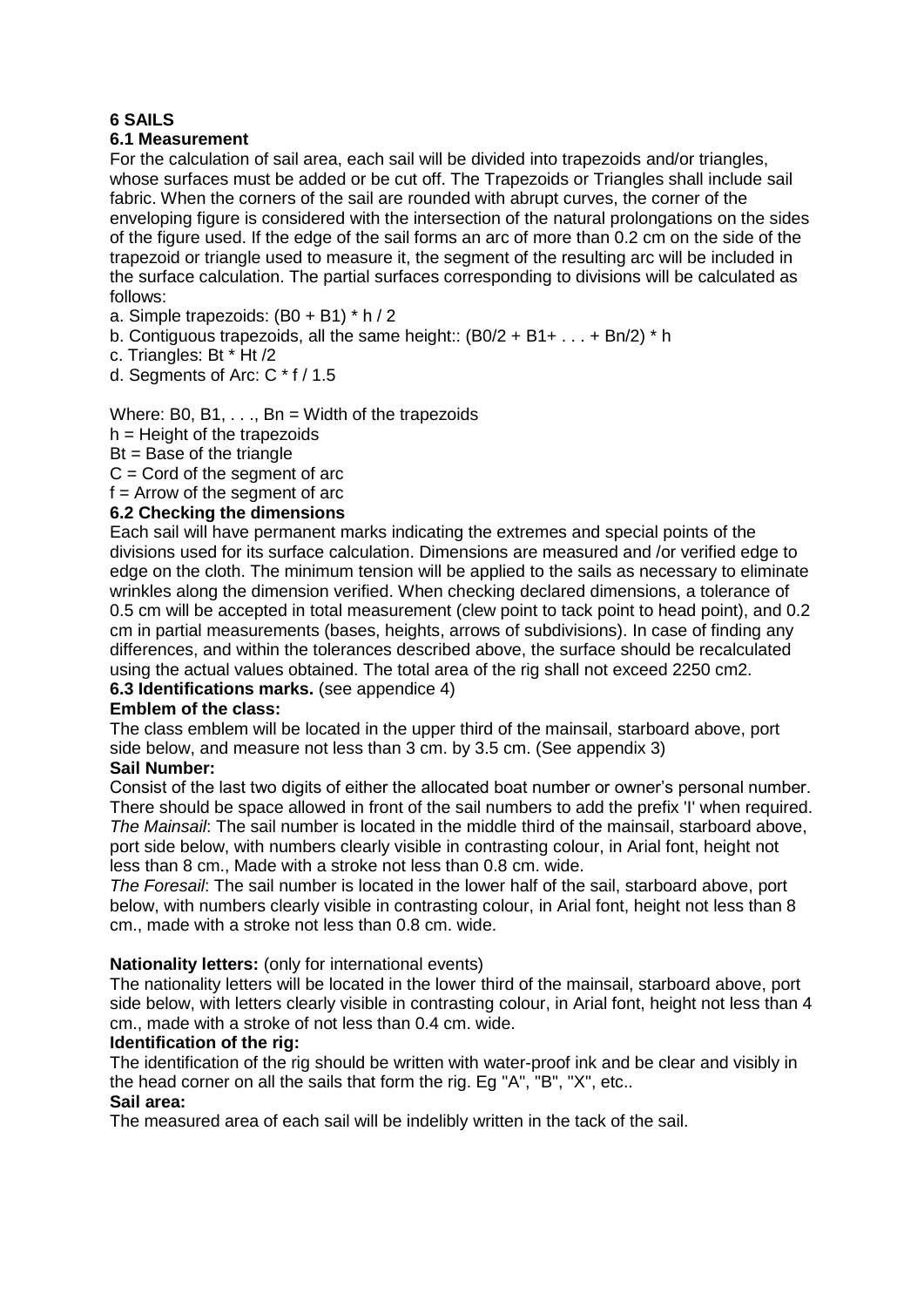# **7 REMOTE CONTROL EQUIPMENT**

# **7.1 General**

Radio systems with 2 (two) control functions shall be used. One function will act only on the rudder, and the other will act only on the sheets.

During the races of the whole event one will use only the three declared rigs, one keel (with its ballast) and one rudder.

# **7.2 Replacements**

No component of the boat nor its equipment, except the batteries of the equipment of radio, shall be replaced during the races of the day, except if the element to be replaced is broken or lost during the event and that the RACE OFFICER considers that this breakage or loss is really fortuitous and accidental. There is no restriction about replacement of RC equipment batteries during the races of the day.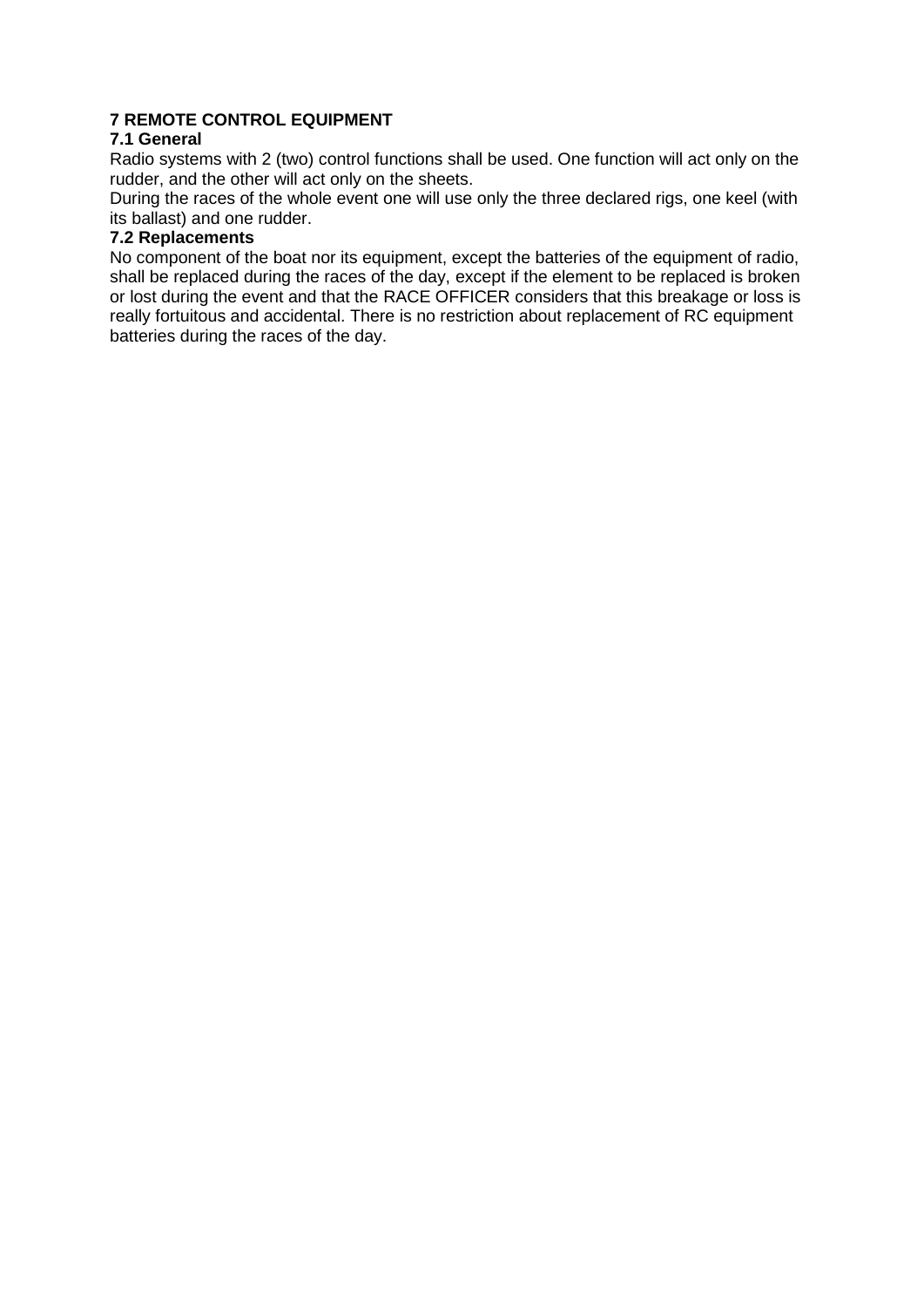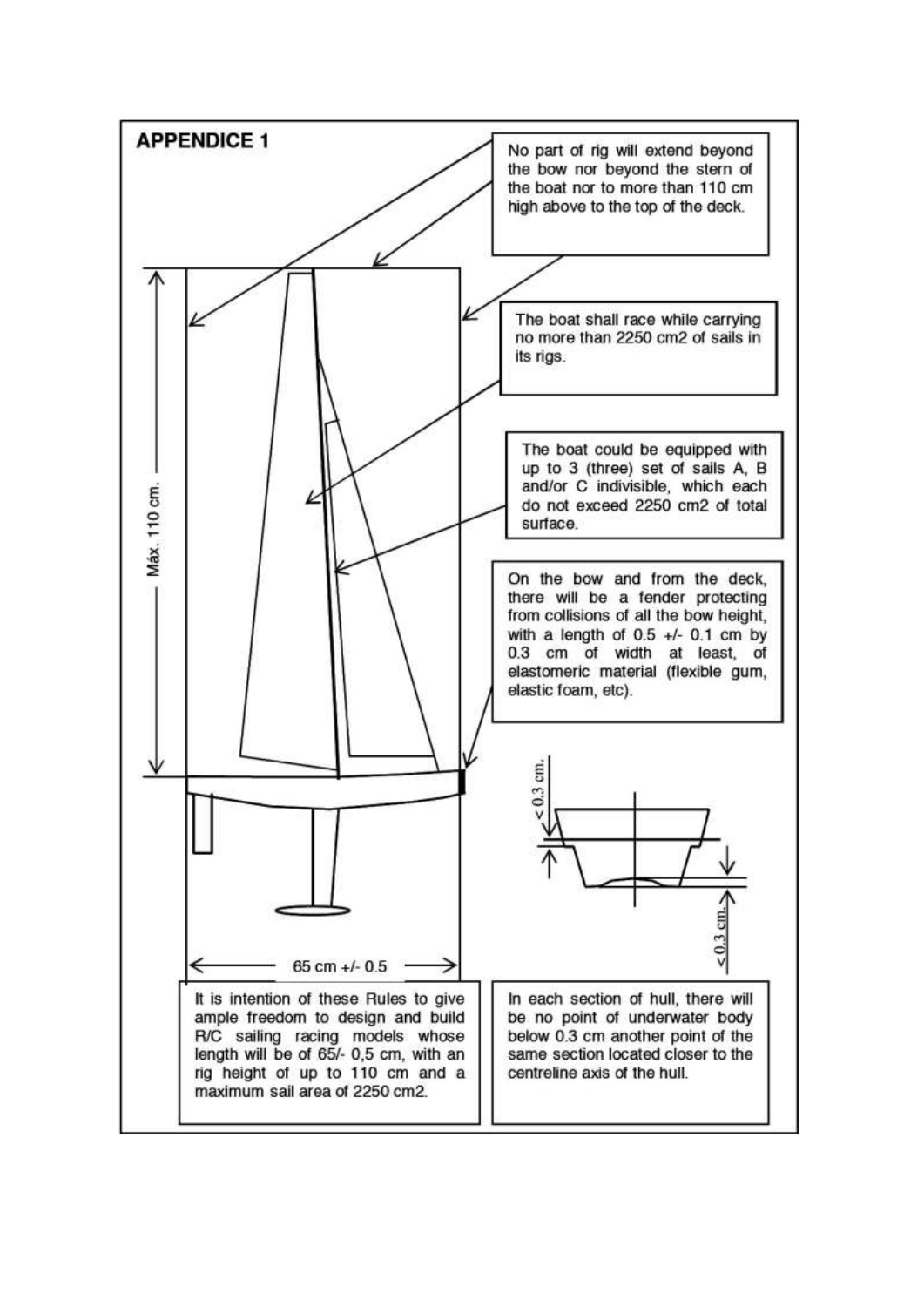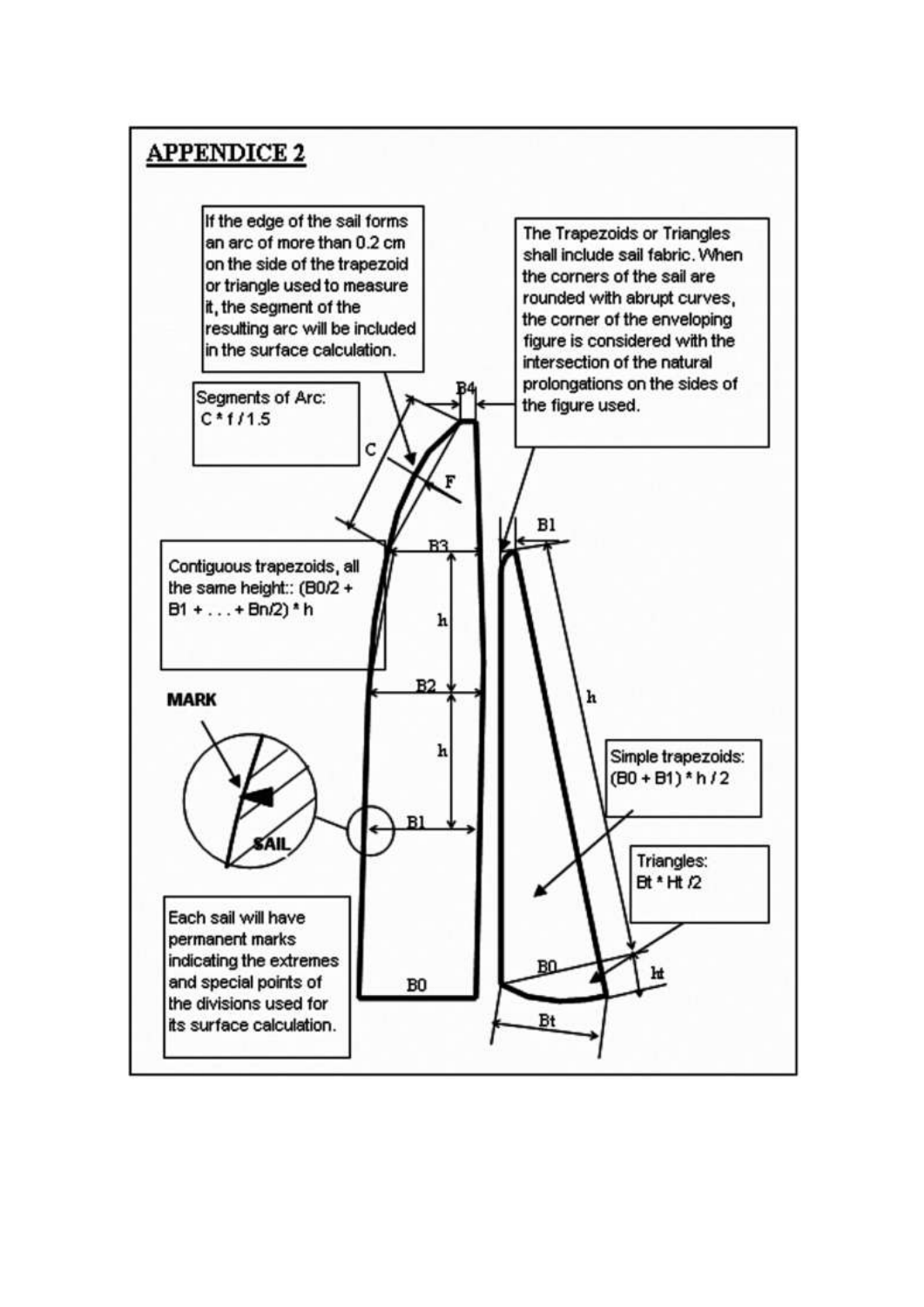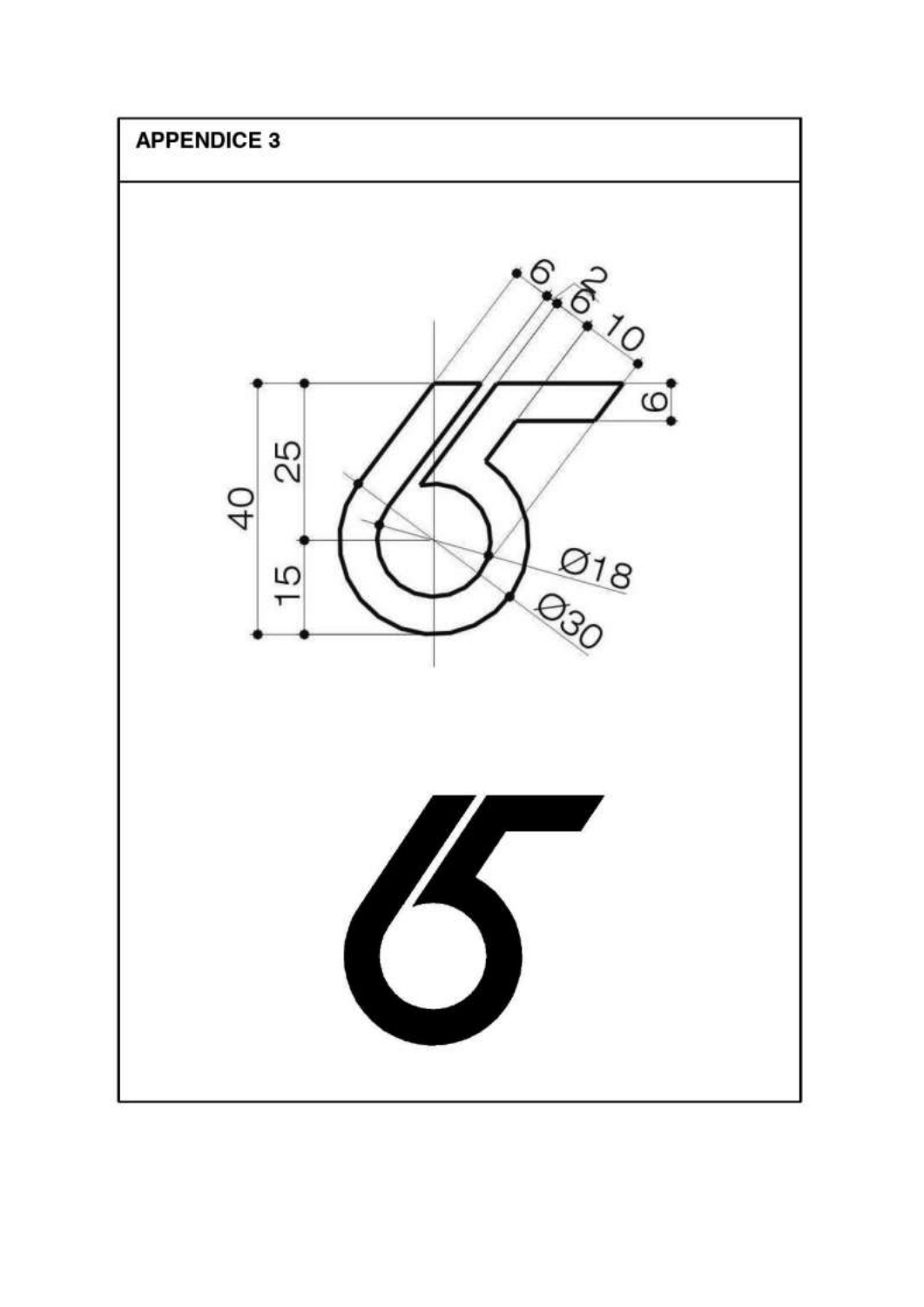# **APPENDICE 4**



ONLY IN CASE THAT THE IDENTIFICATION DOES NOT FIT USE THE APPENDIX E6 OF THE INTERNATIONAL RACING RULES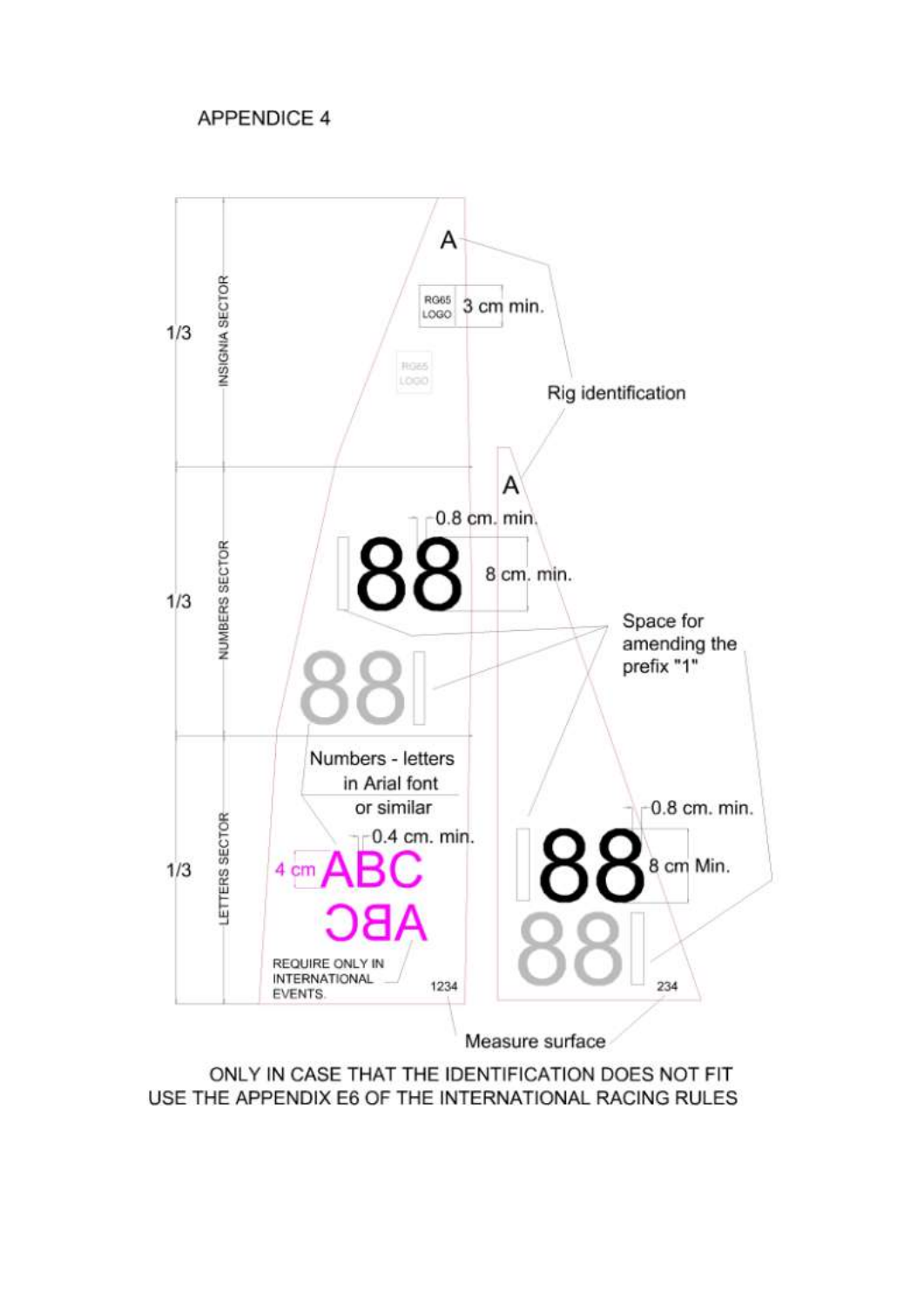

Appendice 5

A not allowed

B&C allowed

Unity in mm